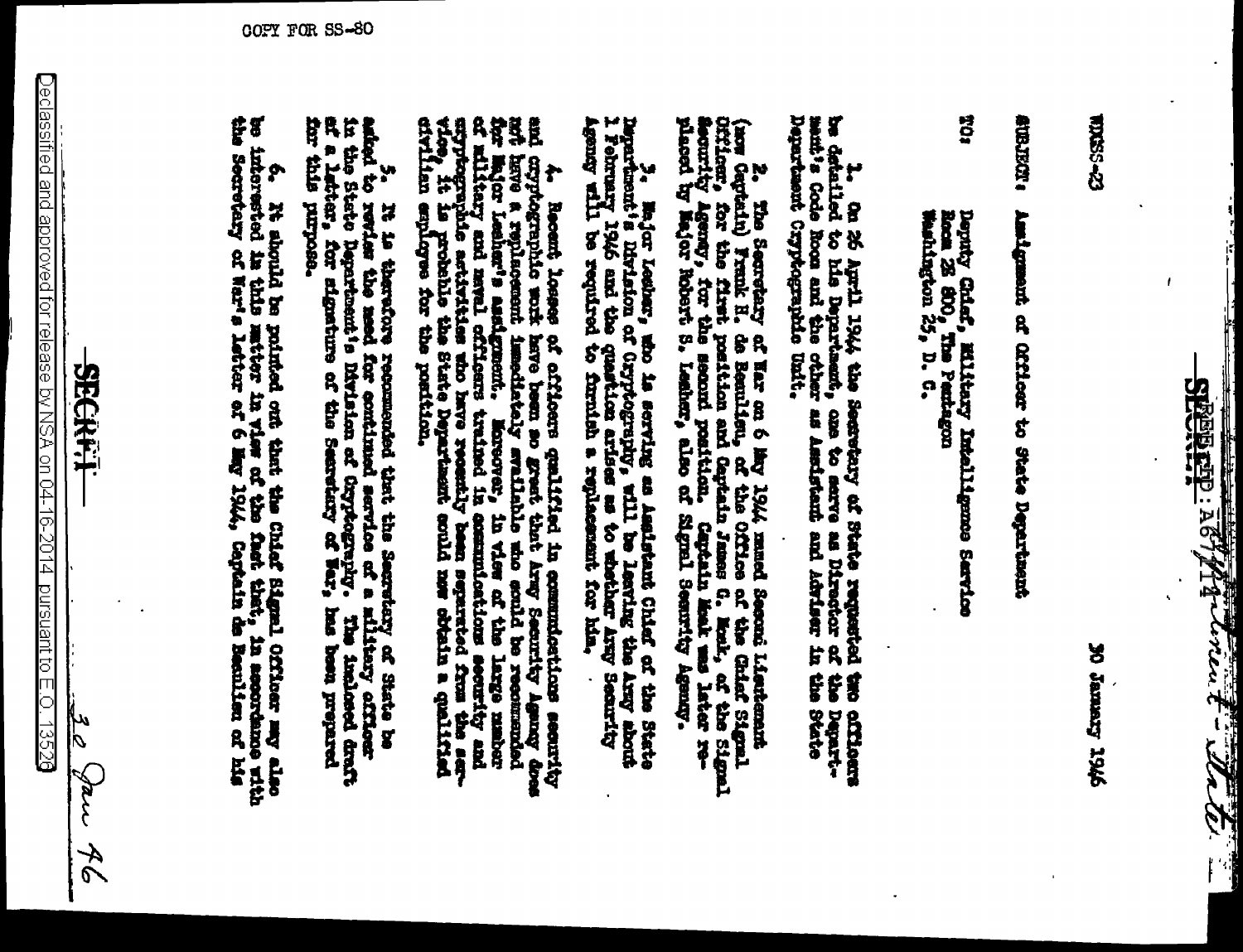SECREI

## $10083 - 23$  (30 Jan 46)

effice was detailed to the State Department Gods Room at the same time an officer was selected from Army Security Agency for the Department's Myision of Cryptography. It is not known what plans the Chief Signel Officer may have in mind regarding Captain de Beaulieu's continued assignment to the State Department, and it it therefore suggested that the proposal to withdraw the cryptographic efficer from the State Department be coordinated with the Chief Signal Officer.

7. Copies of the Secretary of State's letter of 26 April 1944 and the Secretary of War's reply of 6 May 1944 are inclosed.

3 Incls

- 1. Draft of ltr for #ignature Sec War
- 2. Ltr Im Sec State 26 Apr 44
- 3. Litr fm Sec War, 6 May 44

- - - - - -

- 安全。

**W. PRESTON CORDERMAN** Arigadier General, USA Commanding

 $\frac{1}{2} \leq 2 \leq 2 \leq 2$  . In

 $\tau\tau$  $\Delta$   $\overline{\Delta}$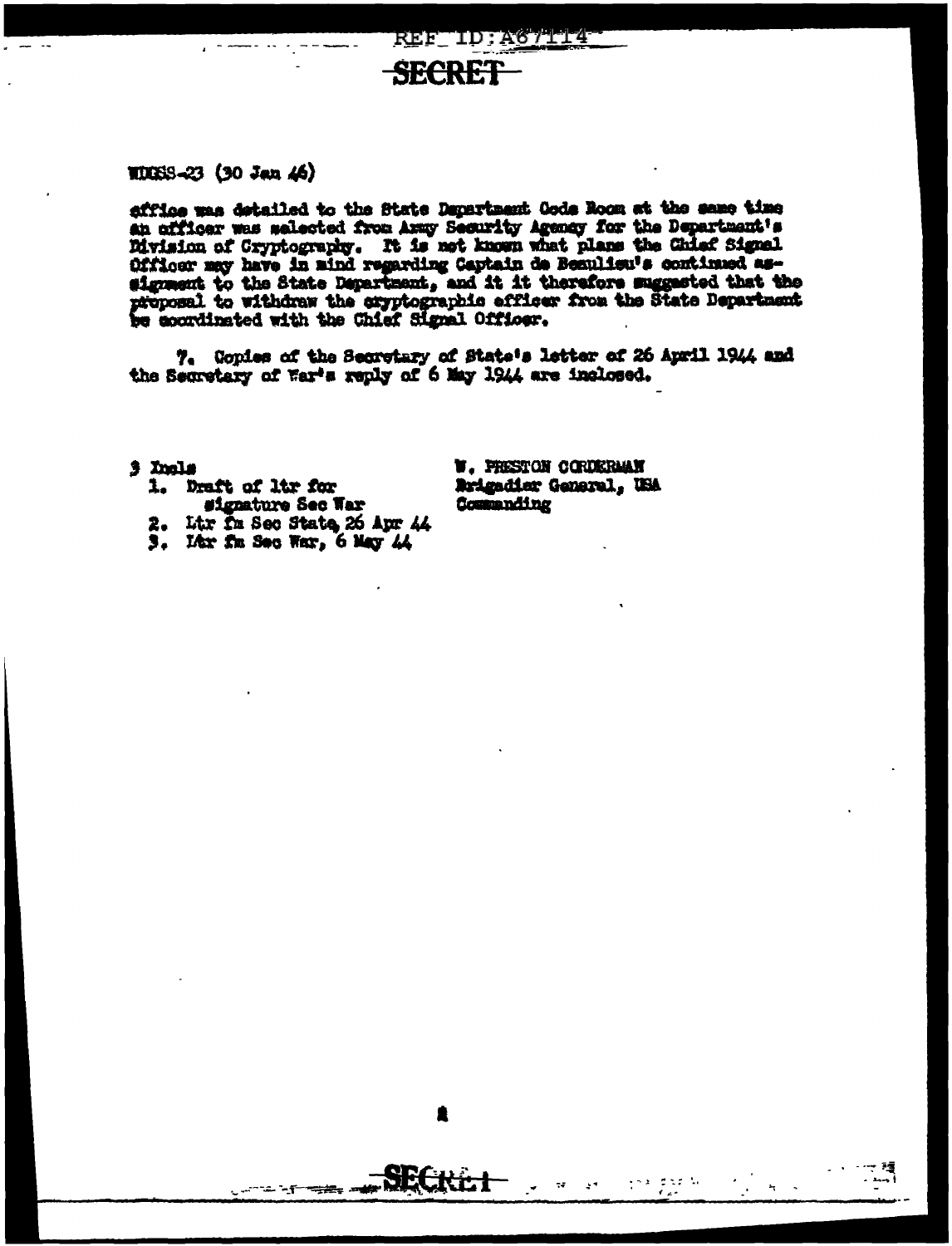## **REF ID:A67114**  $-$ <del>CONFIDENTIAL</del>

<u> D. R. A. P. T</u>

30 January 1946

 $\mathbf{F}_{\text{max}}$ 

**Construction** 

The Honorable

The Secretary of State

Washington 25, D. C.

Dear Mr. Secretary:

Incl.  $\int$ 

On 6 May 1944, at the request of Segretary Hull, the War Department detailed two military officers to your Department, one to serve as Director of the Department's Code Room and the other to serve as Assistant and Adviser in the Cryptographic Unit.

The second of these positions is held by Major Robert S. Legher. who is serving as Assistant Chief of the Department's Division of Gryptography. Major Leaher will be leaving the Army within a few days and I regret to say that due to the rapid demobilization of the Army and the consequent separation from service of a large musher of military personnel trained in this type of work the Way Department does not have a replacement immediately available to recommend for his assignment.

Assignment of military officers in 1944 to the State Department nositions mentioned above was necessary because of the agute shortage at that time of civilian personnel trained for cryptographic work.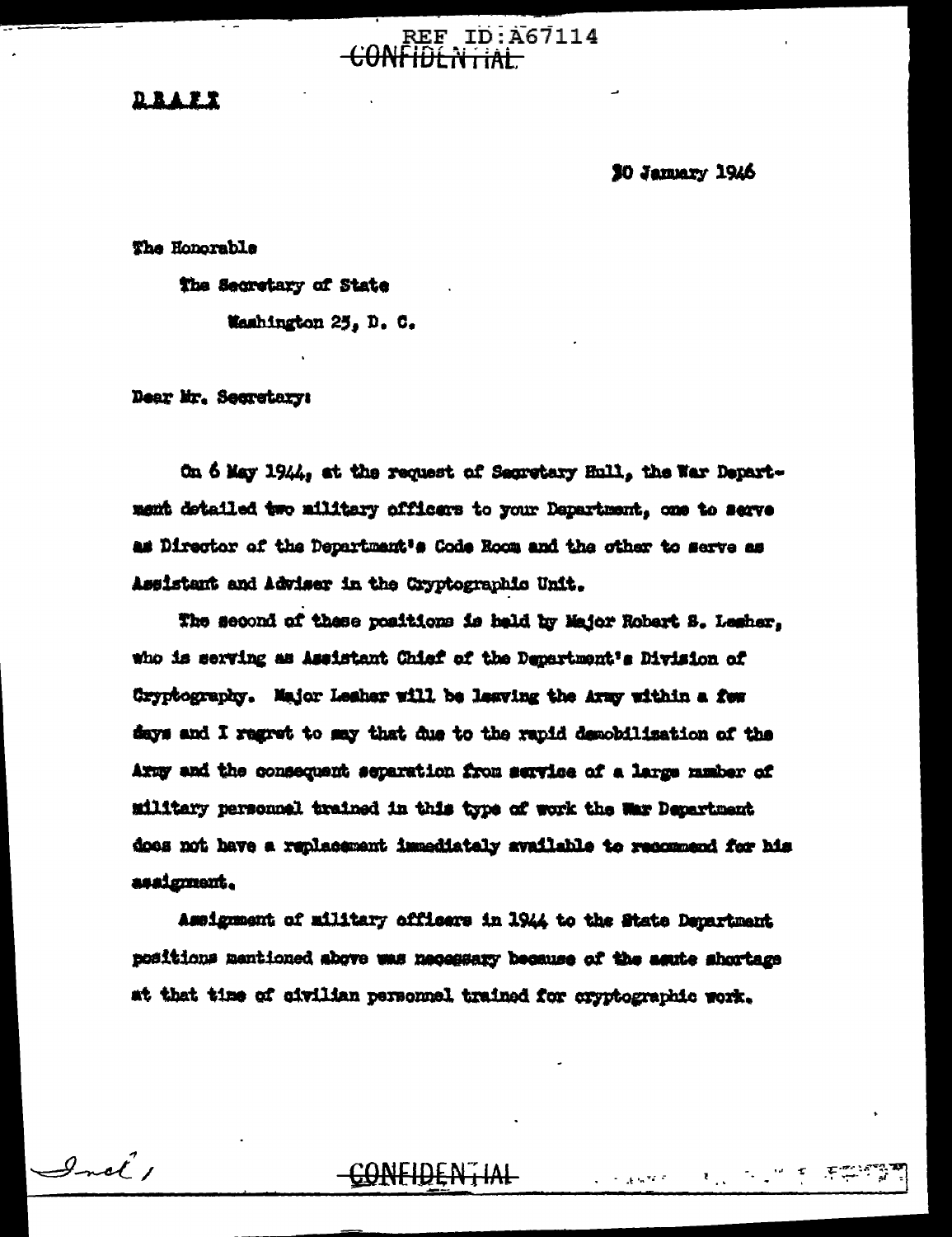**REF ID: A67114** 

## CONFIDENTIAL

The situation at this time is somewhat changed. Our continuing loss of officers qualified for communications segurity and cryptographic assignments, resulting from the Army's reduction in strength, prompts me to eak that you review the need for further service of an officer in the position now assigned to Major Lesher. I am hoping that with the practices and procedures now established in the Department's envotographic activities you may find it convenient at this time to renlace him with a Civil Service employee.

A rather considerable mamber of military and naval officers who had extensive experience during the war in communications security and eryptographic work have now returned to civilian status, and it is probable that several of those men would be interested in a position af this type in your Department.

I would appreciate an expression of your views at the earliest upportunity regarding the further need for an Army officer in the Division of Cryptography. If you find it convenient to assign a eivilian to this position, the War Department will be pleased to continue its assistance and cooperation to Major Lesher's successor en aryptographic and communications security matters.

Sinceraly yours,

Secretary of War

2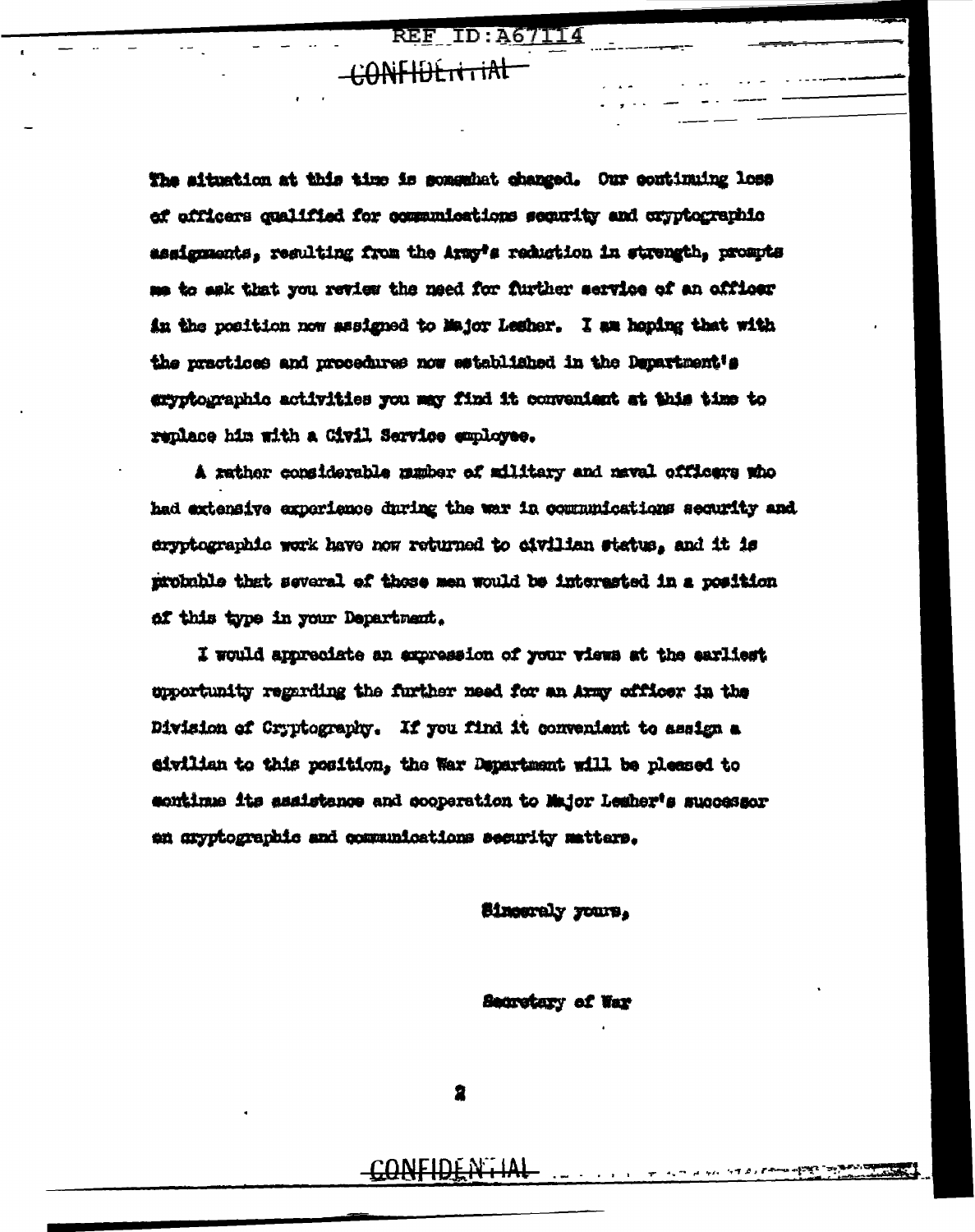SECRET ID: A67114

 $6$  May 1944

The Honorable, The Secretary of State, Washington 25, D. C.

Dear Mr. Secretary:

 $\mathcal{I}_{\text{ref}}$  3

Referring to your letter of April 26, 1944 discussing measures for the establishment of effective security procedures in your Department, I am pleased to comply with your request for the detail of a qualified military officer to assume full direction of the Department's Code Room and another to serve as an Assistant and Adviser in the Cryptographic Unit.

**GOPI** 

For the position in the Code Room I am designating<br>Second Lisutenant Frank Rugo de Beaulieu, (0-1641223), Signal Corps. Lieutenant de Beaulieu has been assisting in the operation of the Code Room since the early part of the year and is believed to be well qualified for this important duty. I hope this salection is acceptable to you.

With regard to the position as Asgistant and Adviser in the Cryptographic Unit, I am designating Captain James Gordon<br>Mosk, (0-464343), Signal Corps. Mr. Salmon of your Department<br>18 personally acquainted with this officer and has informally expressed his satisfaction with the selection.

**Sincerely yours.** 

Secretary of War.